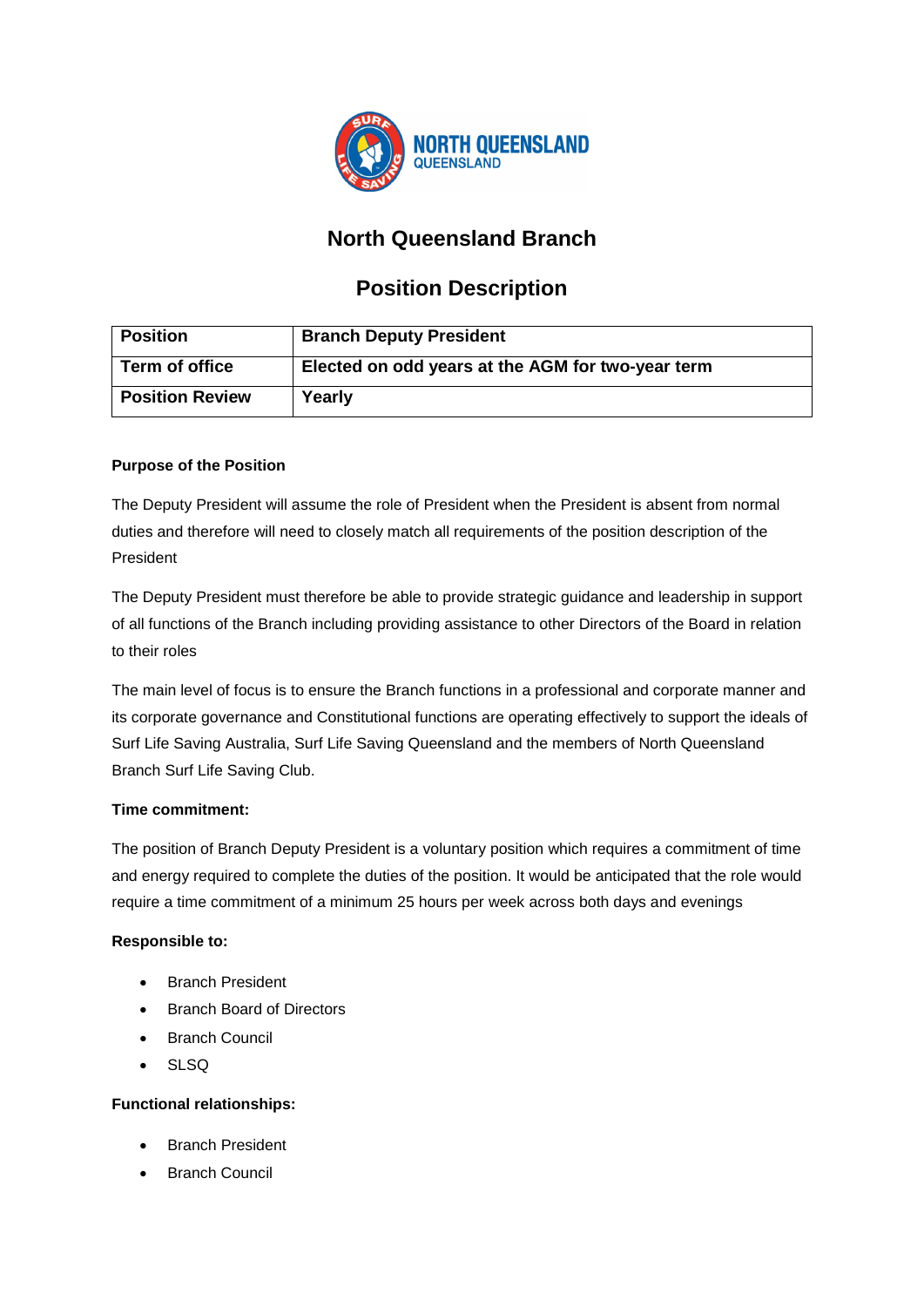- Board of Directors
- Club members
- North Queensland Regional Staff
- Sponsors & Supporters

#### **Governance responsibilities:**

- Attend meetings of Branch and functions
- Attend and complete Branch induction and governance training
- Attend all meetings of Branch and functions
- Be responsible to lead through personal demonstration and compliance with, all policies, rules and by-laws of the Branch, SLSQ and SLSA, and to ensure that all Branch, Board and office bearers in carrying out their duties, act in accordance with the same
- Ensure that the Branch meets its endorsed charitable purpose
- Ensure Privacy Act 1988 principles and confidentiality are upheld at all times by all persons with access to Club and member records and correspondence
- Ensure the Branch at all time is governed in accordance with the SLSQ Governance Standards in order to meet the ACNC Regulations
- Ensure all Branch activities are carried out within the laws of Queensland
- Assist in the Branch Management and Strategic Plans and ongoing review and management of this plan
- Ensure planning and budgeting is completed in accordance with the needs of the Branch and members wishes
- Ensure financial, social, and structural viability of the Branch is established and maintained
- Ensure all rules and regulations of the Branch are upheld
- To not be disqualified from managing a corporation, within the meaning of the Corporations Act 2001 (Cth)
- To not be disqualified by the Australian Charities and Not-for-profits Commissioner at any time during the previous year from being a 'responsible person' of a registered charity
- Not have been convicted on indictment or sentenced to a term of imprisonment for a summary offence required to be disclosed by the Criminal Law (Rehabilitation of Offenders) Act 1986.
- Not have been a bankrupt; or entered a deed of arrangement; or made a composition which remains unpaid; in accordance with the Bankruptcy Act 1966 or corresponding law of another external territory.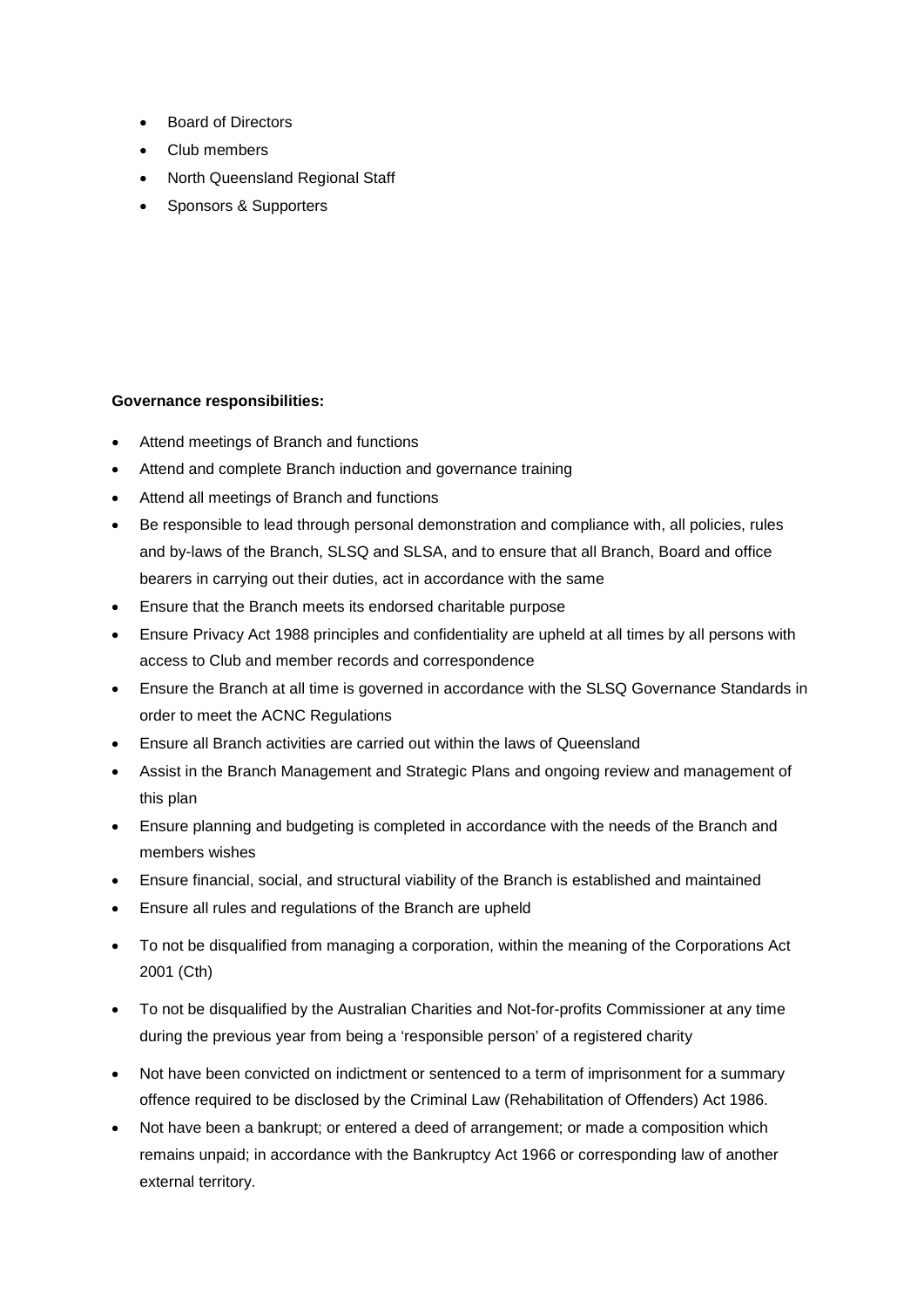- Be eligible to hold a clearance for working with children in accordance with the Working with Children (Risk Management and Screening) Act 2000.
- Have a working knowledge of the Youth Protection Policies

### **General responsibilities and duties:**

- Act as the principal leader with overall responsibility for the Branch's administration
- Set the overall board standing agenda and help the committee prioritise its goals and ensure office bearers work within this framework
- May deputise for the Branch President at local, regional, state and national levels
- Act as a coordinator for Branch activities and voice members views at appropriate forums
- Assist with sponsors and supporters
- Identify and communicate to members opportunities available at Club, Branch, state and national levels
- Interact with regional staff on regular basic
- Oversee the Branch Compliance of CRYMS adherence
- Co-ordinate, communicate and chair the committee responsible for the delivery of the Annual Awards of Excellence for the Branch
- Oversee the nomination process and co-ordinate the judging panel for the AofE within the Branch
- Be the point of contact for the State Nominations on behalf of the NQB for the State Aof E
- Support the President to fulfill the responsibilities of Director Roles that have been left vacant

#### **Prerequisites:**

- Be a current member of the association
- Have a strong commitment to the ideals of surf lifesaving
- Have a complete understanding of the Codes of Conduct
- Have knowledge of the statutory requirements of surf lifesaving and contemporary issues affecting the organisation.
- To be a holder of a current "Blue Card" or "Exemption Notice" issued by Blue Card Services

#### **Knowledge and skills required:**

- Strong communication and interpersonal skills
- Well informed of the organisation's activities